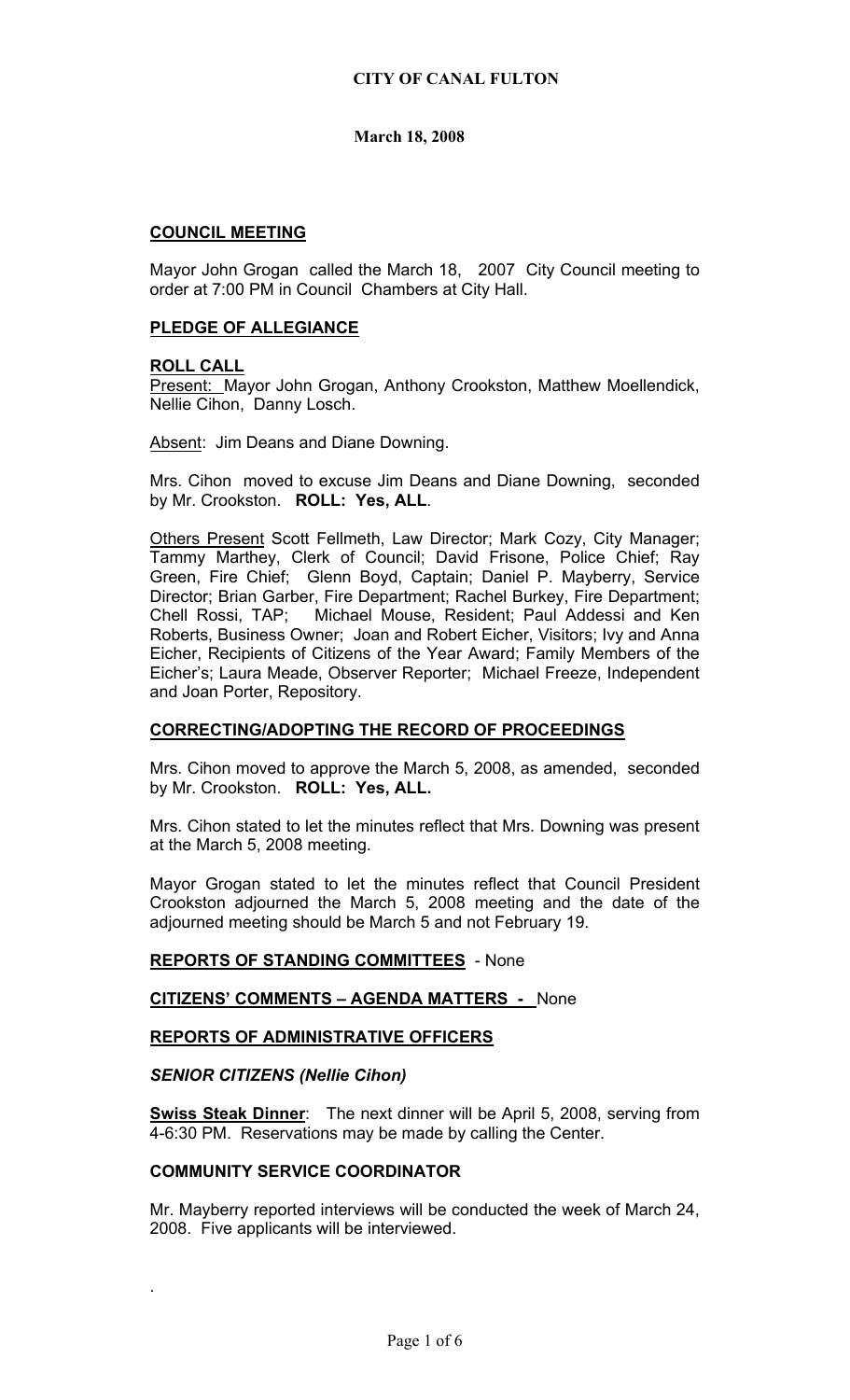*FIRE CHIEF (Ray Green, Chief)* – Chief Green stated he would like to present this years Citizen of the Year Award.

Chief Green stated he has two young ladies that he would like to present the award to this year for their actions on June 20, 2007. He stated on that day, Canal Fulton and Lawrence Township Fire Departments were dispatched to a reported structure fire at 452 Bob Avenue in the City. He stated upon his arrival and the arrival of Officer Chuck Kassinger, they noticed smoke coming from an upstairs bedroom and one of the neighbors stated it was possible that a young teenager could be in the residence. Officer Kassinger kicked in the door and they were only able to make it a couple feet and had to back out and wait for assistance due to the smoke. They found the fire and was able to stop it from extending into the attic. The fire occurred in the upstairs of the end unit of an apartment complex building. Their concern was if it got into the attic, it would spread across the entire building and burn down the entire complex. It was close to this point. They were able to save the building due to aggressive fire fighting by Canal Fulton, Lawrence Township, North Lawrence, Jackson Township, and Clinton firefighters.

Chief Green stated none of this would have been possible had they not been alerted. The two young ladies that were responsible for making sure they were alerted, Anna and Ivy Eicher. They kept bugging their mom telling her they smelled smoke, mom we think we smell smoke and mom called 911.

With that being said, Anna and Ivy Eicher were presented with the Canal Fulton Fire Fighter Citizen(s) of the Year Award.

Chief Green stated that in addition to the plaque, their names will be added to a plaque that is hanging in the museum at the new fire station.

Mayor Grogan congratulated, Anna and Ivy Eicher.

Mayor Grogan stated on behalf of Chief Green he has two new officers he would like to submit to Council for approval for hire.

Brian Garber: Mr. Garber lives in the City of Canal Fulton and is a certified firefighter-level II and paramedic. He is currently employed with the City of Canton as a full-time fire/medic and has ten years of fire/EMT experience. He stated based upon the recommendation of Chief Green and the qualifications of Mr. Garber, he submits to Council the recommendation for employment to the Canal Fulton Fire Department.

Mrs. Cihon moved to hire Mr. Garber based upon the Mayor's recommendation, seconded by Mr. Crookston. **ROLL: Yes, ALL**.

Rachel Burkey: Miss Burkey is certified as a firefighter-level II and a basic EMT. She is currently employed part-time with the RED Center as a dispatcher and as a captain with Perry Township Fire Department. She comes well qualified and based upon the recommendation of the Chief, he submits Rachel Burkey for employment to the Canal Fulton Fire Department.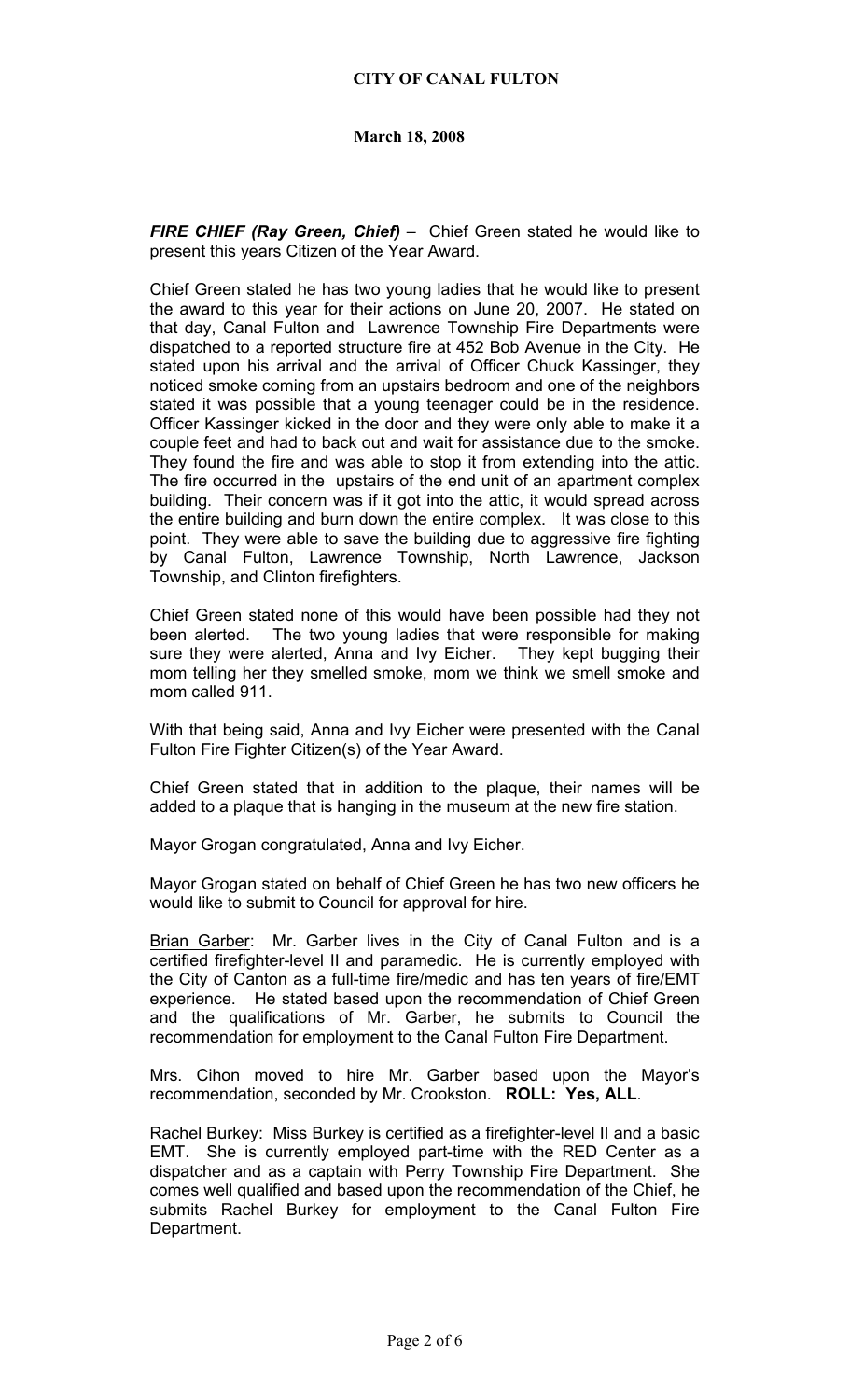Mr. Crookston moved to make a motion based on the Chief's and Mayor's recommendation for Rachel Burkey's appointment to the fire department, seconded by Mrs. Cihon. **ROLL: Yes, ALL**.

Mayor Grogan stated Miss Burkey will also be performing administrative duties for the department.

*POLICE DEPARTMENT (***David Frisone, Chief)** Chief Frisone presented to Mayor Grogan an Above and Beyond Award from the Department of Defense, Employer Support of the Guard and Reserve. This award is given in limited numbers by state and territory ESGR Committees. It recognizes employers at the state and local level who have gone "Above and Beyond" the legal requirements for granting leave and providing support for military duty by their employees as defined by the Uniformed Services Employment and Reemployment Rights Act.

Chief Frisone stated they have received the D.A.R.E. grant in the amount of \$1,525 for the 2007-2008 school year.

*ENGINEER/STREETS/PUBLIC UTILITIES (William Dorman/ Dan Mayberry):* No Report

### *FINANCE DIRECTOR (Scott Svab)*

Financial Statement: The February financial statement was distributed and Mr. Svab requested a voice motion for receipt of same.

Phone System: The system will be updated in all departments on Thursday, March 20, 2008.

Financial Revenue Report: Mr. Svab distributed the report, ending February 29, 2008. He reported there were a 4.7% increase in income tax collections and a 5% increase in the utility collections. He reported there are 350 residents who now receive the homestead credit and they will see a small decrease in revenue from this.

Street Department: Mr. Svab stated he would like to compliment the street department on the job they did during the snow storms. He also stated that in the news there were reports of road crews being out of salt. Due to Mr. Petersen's efficiency in keeping the salt bin full and not only filling it when they were out, the City did not have any issues.

### **CITY MANAGER (Mark Cozy)**

Street Department: Mr. Cozy stated he received numerous compliments about our Street Department when he attended church. The department did an excellent job.

Request for Proposal: Mr. Cozy reported they are in receipt of a proposal from New Franklin to providing drinking water to their community. They are requesting to have the proposal by Monday, April 21, 2008.

Lawrence Township Joint Comprehensive Plan: Mr. Cozy distributed a letter he sent to the Trustees asking if they still wished to participate in the Comprehensive Plan with the assistance of Stark County Regional Planning. He gave them until March  $31<sup>st</sup>$  to notify the City of their intent.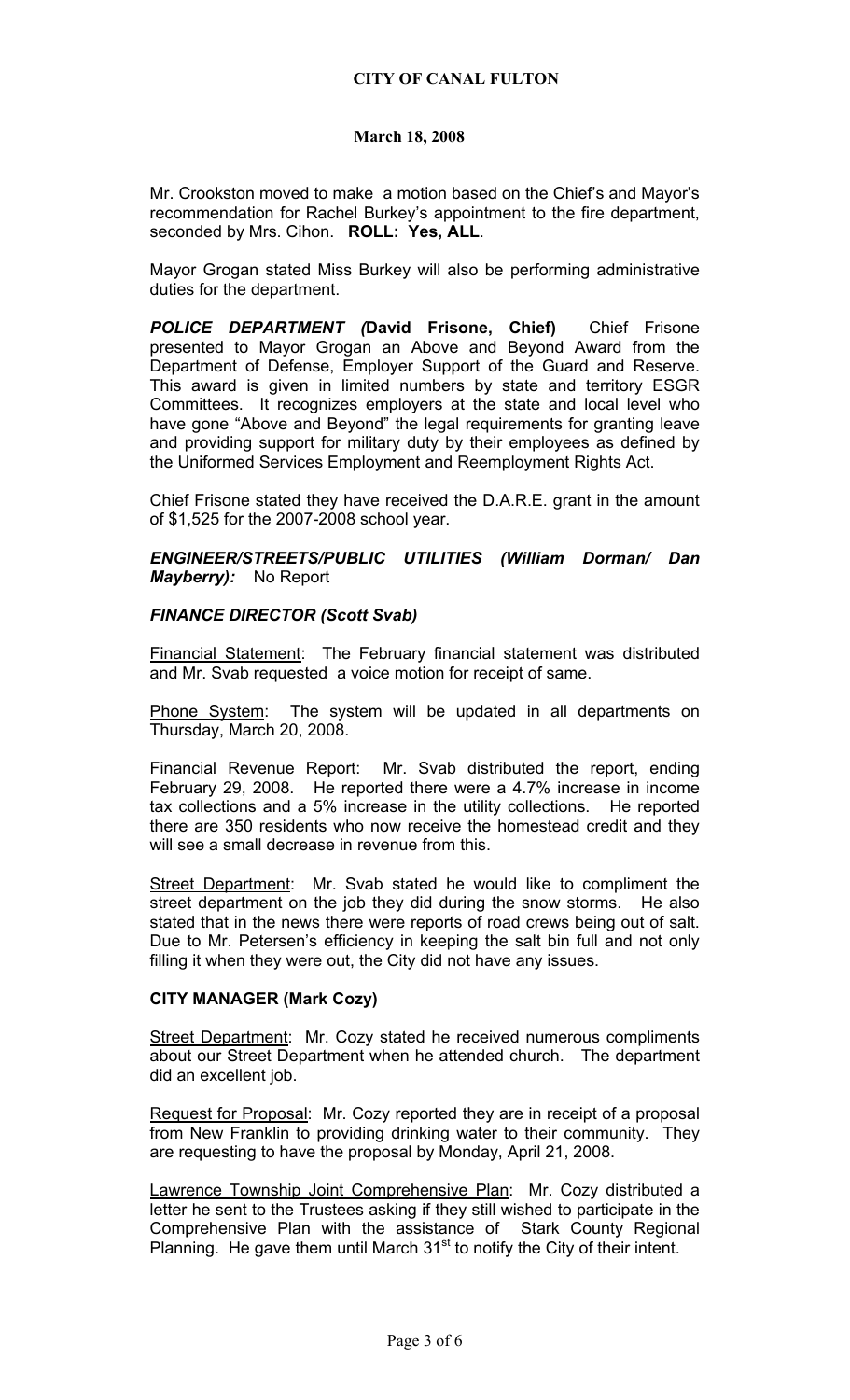## *REPORT OF MAYOR (John Grogan)*

Vietnam Memorial Wall: Mayor Grogan stated Council previously approved to have a bench placed in the in the Vietnam Memorial Park; and he would like for the Finance Director to issue a check to them, at least for half the amount due.

It was recommended to place something in the next newsletter to have residents submit ideas of what they would like placed on the bench. Mrs. Cihon recommended they have a contest.

Ken Roberts: Mr. Roberts stated there is a meeting Wednesday, March 19 at 5:00 PM at the Warehouse. Mike Schnell from My 101.7 Radio Station will be there to do a presentation on small business community marketing opportunities which are designed to keep the advertising dollars down.

Street Department: The Mayor stated he received many calls from residents regarding the great job they did with snow removal during the recent snow storm. They are to be commended for their efforts.

*PARKS & RECREATION BOARD (Fred Fleming)* – Not Present.

*LAW DIRECTOR (Scott Fellmeth)* - Law Director Fellmeth stated he had the public record request from the Police Department and he will be reviewing it and responding to it accordingly.

### **THIRD READINGS** - None

**SECOND READINGS** - None

### **FIRST READINGS**

**Ordinance 9-08**: An Ordinance Amending of Funds Within Various Accounts for the Purpose of Paying Various City Obligations, and Declaring an Emergency.

Mr. Crookston moved to suspend the rules on Ordinance 9-08, seconded by Mrs. Cihon. **ROLL: Yes, ALL**.

Mrs. Cihon moved for passage under suspension, seconded by Mr. Moellendick. **ROLL: Yes, ALL**.

# **PURCHASE ORDERS & BILLS**

Mr. Crookston moved to rescind the motion for PO 5116 that was made at the previous meeting as the PO had approval at the January 15, 2008 meeting, seconded by Mr. Losch. **ROLL: Yes, ALL**.

**P.O. 5199** to Huntington National Bank for Principal and Interest Payment for NW Water Line 2005 Capital Improvement Bond in the Amount of \$52,662.50. Mrs. Cihon moved to approve P.O. 5199, seconded by Mr. Crookston. **ROLL: Yes, ALL**.

**P.O. 5204** to Enertech Electrical Inc. to Connect #4 High Service Pump to System Via SMC Flex Controller/Check Valve, Furnish Main Breaker and Materials and Labor in the Amount of \$11,505.54. Mr. Crookston moved to approve P.O. 5204, seconded by Mr. Moellendick. **ROLL: Yes, ALL**.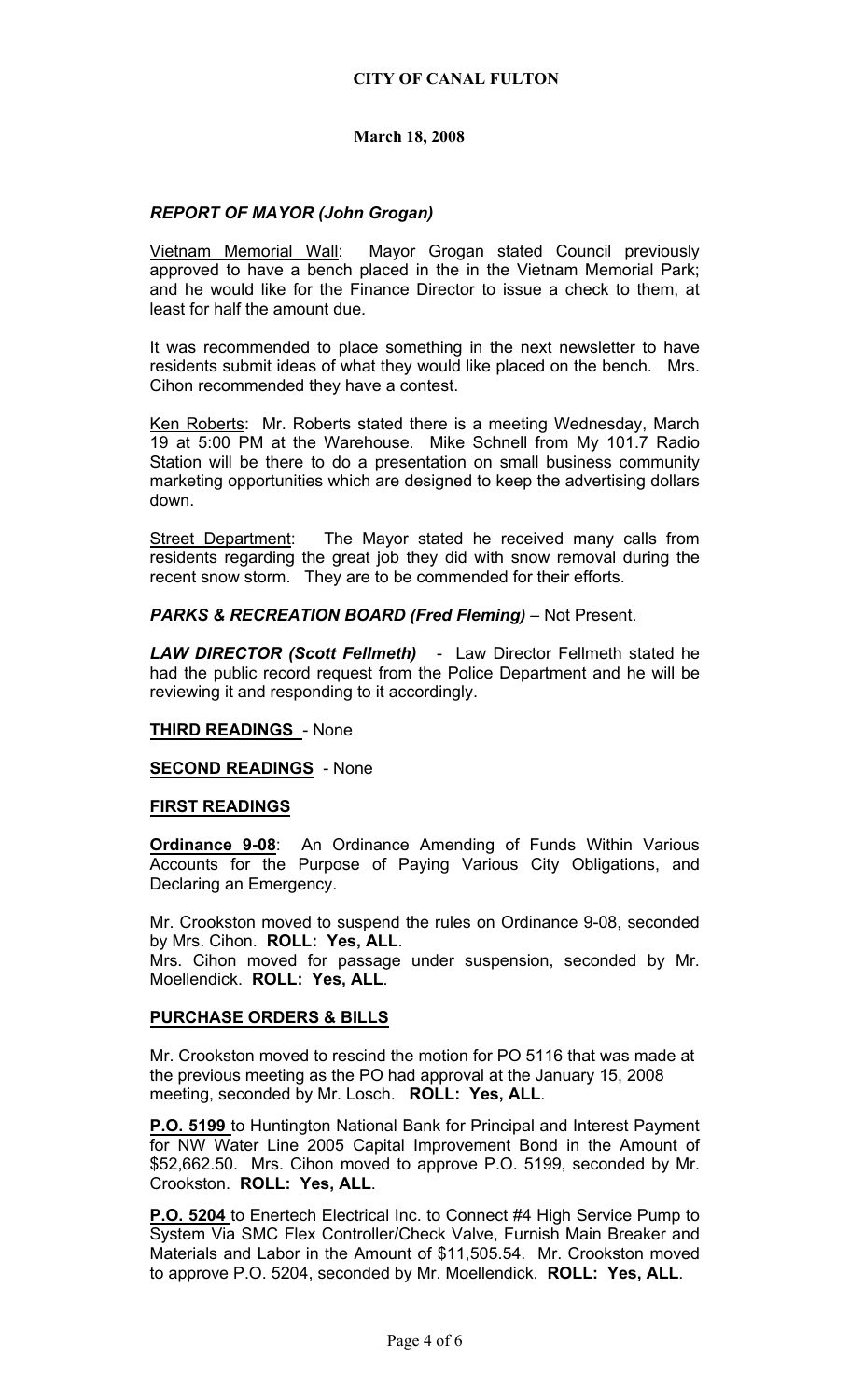**P.O. 5207** to Greissing & Butterworth Survey for Annexation Plats and Legal Descriptions in the Amount of \$4,225.00. Mr. Crookston moved to approve P.O. 5207, seconded by Mrs. Cihon. **ROLL: Yes, ALL**.

**BILLS: \$131,149.33** Mrs. Cihon moved to approve the bills in the amount of \$131,149.22, seconded by Mr. Moellendick. **ROLL: Yes, ALL**.

Mrs. Cihon made a motion of receipt of the February financials, seconded by Mr. Crookston. **ROLL: Yes, ALL.**

### **OLD/NEW/OTHER BUSINESS** - None

**REPORT OF PRESIDENT PRO TEMPORE (Anthony Crookston)** - None

### **REPORT OF SPECIAL COMMITTEES** - None

### **CITIZENS COMMENTS-***Open Discussion (Five-Minute Rule)*

Paul Addessi, 761 Elmridge Avenue: Mr. Addessi stated he is the owner of Maca Mold and Machines. He has plans to open a transport and land development company but is hesitant to do so. He stated he has had to deal with people using his parking lot, as well as blocking his driveway on Saturdays when Skipco's has the auction. He has lost business due to not being able to get out of his parking lot. He is asking for assistance from the City.

There was discussion on proposed ideas. It was determined that it is not only a problem for the business owners along that street, but also a safety factor because fire hydrants are also being blocked. Mayor Grogan stated Mr. Blowers needs to provide person(s) directing cars into his parking lot. No Parking signs will be placed on the east side of the street.

# **EXECUTIVE SESSION**

Mr. Crookston moved to adjourn to Executive Session at 7:56 PM from the regular meeting for the purpose of the consideration of the appointment of a public employee or official; compensation of a public employee or official; purchase of real, personal, tangible or intangible property; and a conference with the law director or other retained counsel concerning pending or imminent court action and requested in the session is Mayor, Council, City Manager, Service Director, Finance Director, Law Director, Police Chief and the Clerk of Council, seconded by Mrs. Cihon. **ROLL: YES, ALL.** 

Mr. Crookston moved to return to public session at 8:29 PM, seconded by Mrs. Cihon. **ROLL: Yes, ALL**.

As a result of the executive session, Mayor Grogan stated he would like to make the following provisional appointment to the Canal Fulton Police Department. Officer Dan Tickerhoof, is one of the City's first part-time officers, and as a result of the passage of the levy and the promise for another full-time officer, and the advent of the school system coming online soon with the annexation and the need for an additional officer to curtail the overtime, he would like to